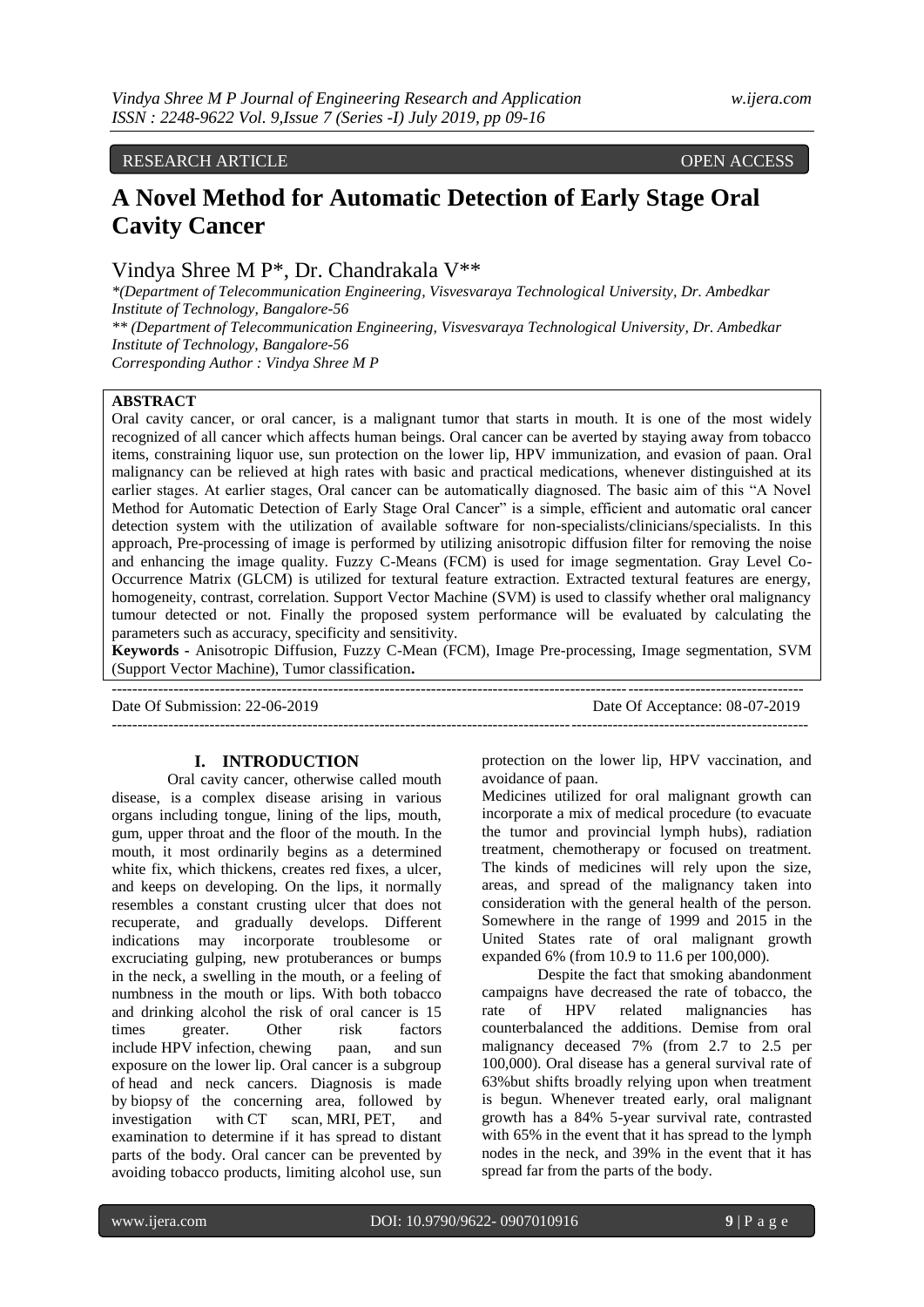Survival rates likewise are exceptionally reliant on the area of the sickness in the mouth. Tumors are either benign or malignant. Malignant tumors are carcinogenic. Precancers and early time oral malignant growths can't be sufficiently distinguished by visual assessment alone and might be ignored and disregarded.

Orthopantomograms are the Dental Panoramic Radiographs which recognize issues with teeth, mouth and jaw. Dental radiographs are utilized for screening oral pathologies consistently and it is frequently a troublesome task to discover early stage cancer in a dental radiograph. Thus, Image Processing procedures have been effectively applied on dental radiographic pictures to select helpful data for biomedical applications.

### **II. RELATED WORK**

Abdolali, Zoroofi et al. [1], discussed about the automatic segmentation algorithm dependent on the symmetric axis investigation, which is an examination of the left and right sides of each picture. The point was to find the distinction in intensity where the tumor exists. This examination accomplished high positive outcomes including different sorts of cysts. Nevertheless, the detection failure will occur if the tumor is in the middle or on either side of the image. The pre-processing technique, an anisotropic pre-processing, utilized in this investigation diminished the disturbance on the CT picture in the interim further improve the quality of edge area in the oral depression.

Alsmadi [2] proposed a hybrid method by consolidating Fussy C-Means and "neutrosophic" calculation for segmentation of tumors in the oral panoramic picture proposed . It used speckle reduction by  $3 \times 3$  size median filter to reduce the speckle noise, then reducing image noise with the neutrosophy algorithm. This approach provided a significant improvement in segmenting oral lesions. The accuracy comes from the use of indeterminacy degree to cluster the region and determination of the tumor. In any case, as this examination depends on cluster calculation and image boundary location, shadow regions on the panoramic picture will be a concern as far as false discovery. An investigation used variations of SVM, for example, Linear SVM, Quadratic SVM and Cubic SVM, to characterize tumors on optical coherence tomography images.

Banerjee et al. [3], estimated the sensitivity, specificity and accuracy in 6 diverse grouping conditions. They found the highest solution. This research is based on biopsy images, and the accuracy is coming from the high quality of the images. Thus, it is clear that low-quality or noisy images would be a concern.

Chang et al. [4], proposed and tested five tumor classification methods. The method, ANFIS,

achieved the highest classification rate by combining the clinic pathologic dataset and biopsy images. This study considers patient's case as a whole. However, if the clinic pathologic dataset or images are considered in isolation, this solution will not achieve over highest accuracy rate. In other words, the accuracy of this method is relying on the patient"s information.

Warnakulasuriya [5] evaluated that, malignancy is the real reason for morbidity and mortality everywhere throughout the world and is one of the main sources of death in all social orders, with its relative position differing with age and sex.Oral SCC more oftentimes influences men than ladies (M:  $F = 1.5:1$ ) most likely on the grounds that a bigger number of men than ladies indulge in highrisk habits.The possibility of developing oral SCC increments with the time of disclosure to risk factors, and increasing age includes the further component of age-related mutagenic and epigenetic changes. In the USA the middle period of analysis of oral SCC is 62 years. The frequency of oral SCC in people younger than 45 is expanding. The cause behind this is uncertain.

Elango et al. [6], discussed that oral disease is any threatening neoplasm which is found on the lip, floor of the mouth, roof of the mouth or in the tongue. Oral malignant growth is among the main three kinds of tumors in India.

Lin et al. [7], examined that extreme liquor misuse, utilization of tobacco like cigarettes, smokeless tobacco, betel nut biting and contamination with human papilloma infection (HPV) are the most widely recognized hazard factors for oral malignancy. Oral malignant growth may likewise happen because of poor dental consideration and bad routine.

Bray et al. [8], investigated that the worldwide agency for research on disease has anticipated that India's occurrence of malignant growth will increment from 6, 80,000 to 1-2 cardinal in a similar period. No critical improvement in the treatment of oral malignant growth has been found lately, however the present treatment improve the nature of life of oral disease patients yet the general survival rate of 5 years has not improved in the previous decades.

Gillenwater et al. [9], researched that oral squamous cell carcinoma (OSCC) is the 6th most normal danger and is a serious reason for malignancy and mortality around the world. The general survival rate has not changed as of late, in spite of broad research on the natural and sub-atomic parts of oral squamous cell carcinoma. Among the all the more squeezing issues in clinical administration are the absence of early recognition and the high rate of nearby local intermittent, even with careful treatment.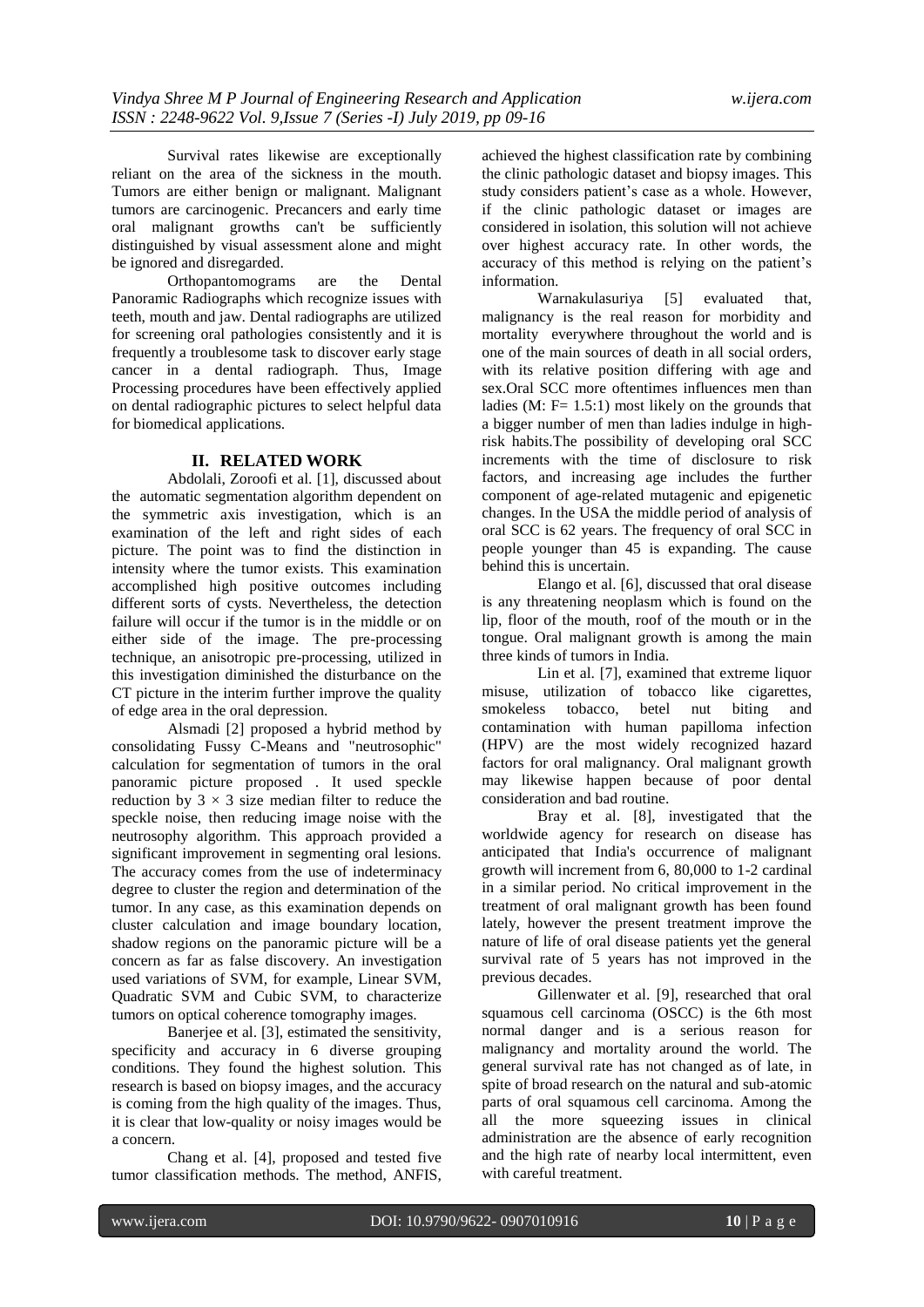Bagan et al. [10], suggested that various conditions have been related with a raised danger of creating oral SCC including Li Frau-meni disorder, Plummer-Vinson disorder, Fanconi iron deficiency, chemotherapy instigated immunosuppression of organ transplantation, dyskeratosis congenita, xeroderma pigmentosum and discoid lupus erythematosus . In Western nations oral SCC infect the tongue in 20% - 40% of cases and the floor of the mouth in 15% - 20% of the cases, and together these area represent about half of all instances of oral SCC . The gingivae, palate, retromolar region and the buccal and labial mucosa are oral area less regularly influenced.

Neville B and Day [11], recommended that the inward surface of the tongue and the floor of the mouth are the most frequently damaged since they are lined by slender non-keratinised epithelium. Not exclusively do cancer-causing agents promptly enter this slender epithelium to achieve the begetter cell compartment; however cancer-causing agents, especially tobacco items and liquor in arrangement, continually collect in the floor of the mouth and wash the tissues of the floor of the mouth and the ventrum of tongue.

Scully and Bagan [12], suggested that Oral SCC may take varoius clinical structures. It might look like a leukoplakia, a verrocous leukoplakia, an erythroleukoplakia, or an erythroplakia, any of which may in the long run form into a necrotic looking ulcer with unpredictable, raised indurated outskirts or into an expansive based exophytic mass with a surface which might be verrucous, pebbled or moderately smooth.

Slaughter et al. [13,14] , recommended that "Field cancerization" alludes to the potential improvement of malignancy at different sites.This has been seen during the advancement of disease in the tissues shielded with squamous epithelium (head and neck tumor) and transitional epithelium (urothelial carcinoma). It is obvious that oral malignant growth, similar to carcinomas in different tissues, establish over numerous years, and during this period, there are various areas of neoplastic change happening all through the oral cavity. "Field cancerization" may likewise be characterized by the outflow of transformations in the exons of tumor suppressor gene.

Day, Blot et al. [15], recommended that, Biomarkers help in assessing the preventative measures or treatments and the identification of the earliest phases of oral mucosal dangerous change. Biomarkers unveil the hereditary and sub-atomic changes related to early, intermediate, and late end-points in the process of oral carcinogenesis. These biomarkers will refine the capacity to improve the prediction, detection, and medication of oral Carcinomas.

McKeown-Eyssen et al. [16,17], proposed that , recommended that , Genetic and sub-atomic biomarkers will likewise decide the adequacy and security of chemopreventive operators.

Chemopreventive specialists are synthetic concoctions of common or manufactured cause. In contrast to different medications, which don't halt infection, chemopreventive operators lessen the frequency of sicknesses, for example, malignancy before clinical syndrome happen. This improvement is supreme for the early identification of oral mucosal change. Biomarkers will likewise decrease the quantity of patients and the ideal opportunity for long haul follow-up required to characterize a clinical reaction to a chemopreventive specialist. The markers may in this way explain the sorts, dosages, frequencies, and regimens to accomplish the greatest dimension of advantage from chemopreventive operators. Diminishing the expense of the clinical preliminaries is another factor that drives the advancement of biomarkers.

Shah and Gil [18], suggested that, the treatment of oral SCC normally requires the favour of a multidisciplinary group , the main point of treatment always being to eliminate the malignant growth, to avoid periodic, and to the extent that is to rehabilitate the structure and purpose of the influenced parts. The option of a particular treatment methodology is managed by the idea of the carcinoma and by the general state of the patient. Major aspect identified with the carcinoma incorporate the particular site influenced, the clinical size, the degree of nearby attack, histopathological characteristic, local lymph node association and inaccessible metastasis. Patient elements incorporate age, general health status, a past filled with recently treated oral SCC and high-threat practice.





**Fig 1**. Proposed Model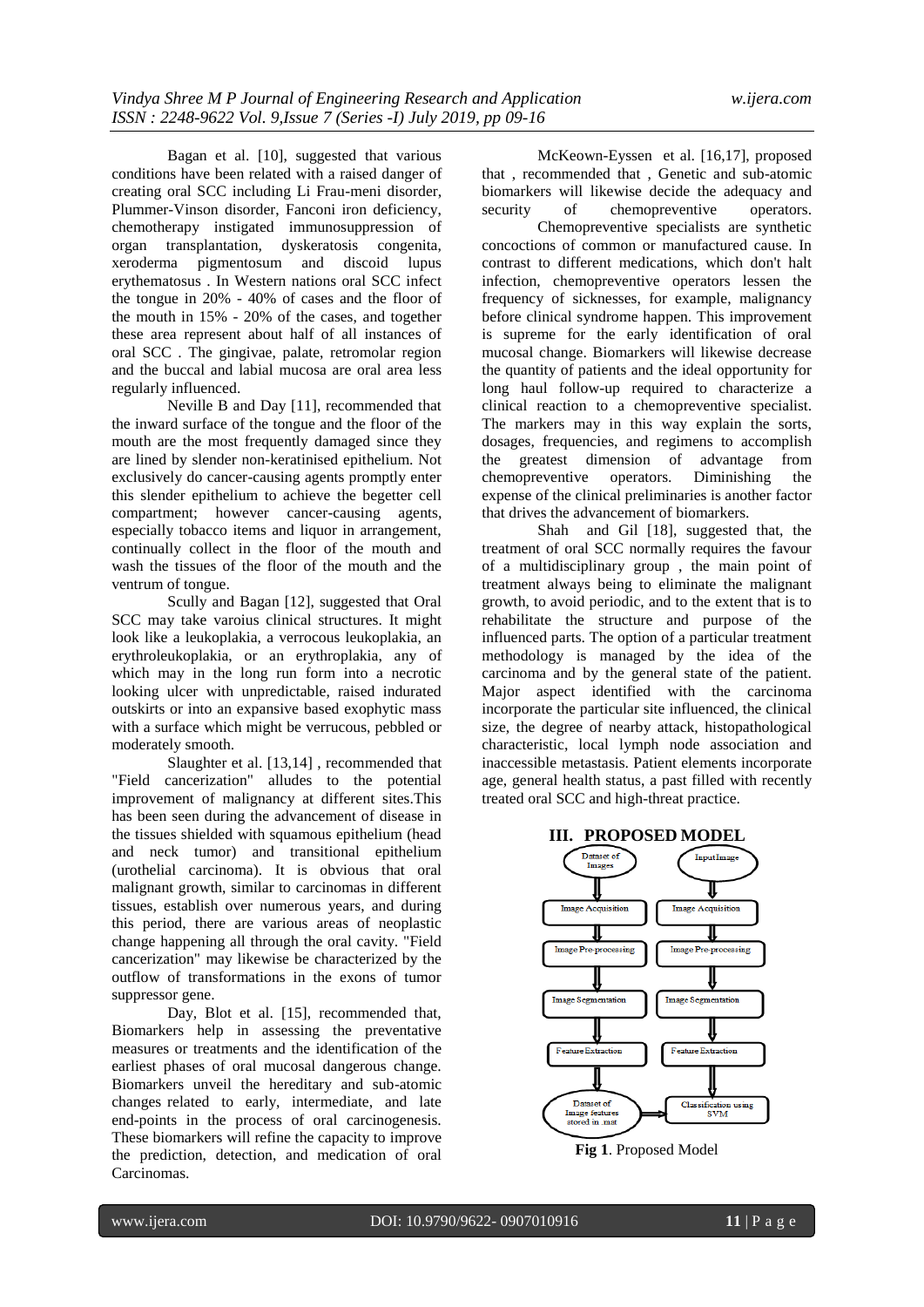1) Training – In training all the collected images are trained to the model and all features are extracted and stored.

2) Classification – After training, the SVM will classify the given new input as whether the oral cavity tumor is detected or not.

The proposed model in Fig.1 mainly consists of

- 1) Image collection
- 2) Image Pre-processing
- 3) Image segmentation
- 4) Feature extraction
- 5) Training
- 6) Classification using SVM

### **3.1. Image Collection**

The sample pictures of the oral cavity (which comprises the lips, interlining of the lips and cheeks (buccal mucosa), the teeth, the gums, the floor of the mouth beneath the tongue, and the hard top of the mouth (hard palate)) are gathered and are utilized in training the system. To train and to test the system, sample images are taken. The images will be stored in some standard format.

### **3.2. Image Pre-processing**

Image pre-processing is important for real information that are regularly noisy and uneven. During this phase, the transformation is applied to convert the image into another image to improve the quality that better suits for analyzing. This step constitute to a critical stage in image processing applications since the efficacy subsequent tasks (e.g., features extraction, segmentation) depends highly on images quality.

Anisotropic dissemination is utilized for both picture upgrade and denoising. The Perona-Malik model utilizes anisotropic dispersion to sift through the noise. In Perona-Malik model the rate of dispersal is obliged by edge stopping function.. The downside of Perona-Malik model is that the sharp edges and fine subtleties are not protected well in the denoised picture. In any case, the sharp edges and fine subtleties can be protected well utilizing suitable edge stopping function.

### **3.3. Image Segmentation**

During image segmentation, the given image is separated into a homogeneous region based on certain features. Larger data sets are put together into clusters of smaller and similar data sets using clustering method. In this proposed work, fuzzy c means algorithm is used and the implementation is as follows.

#### **3.3.1. Algorithm**

In the proposed WIPFCM calculation, we supplant every pixel with its comparing picture patch and appoint a weight to every pixel in the

picture patch. Accordingly, the objective function of our algorithm is as shown below (i.e. eq.1).

$$
\mathbf{J}_{\text{WIPFCM}} = \sum_{i=1}^{c} \sum_{k=1}^{n} \mathbf{u}_{ik}^{m} \sum_{r \in N_{k}} \omega_{kr} ||I_{kr} - V_{ri}||^{2}
$$
  
........(1)

Where Vi = (vri,  $r \in N^*$ ) is the q2 dimensional centroid of cluster i,  $U = \{uik\}$  ∈Rn×c is the membership matrix, m  $\in$  (1,  $\infty$ ) is the fuzzy parameter, and||•|| 2 denotes the Euclidean distance operator.

Like the conventional FCM calculation, this objective function can be limited iteratively. The whole method of the proposed WIPFCM calculation can be encapsulated in the following steps:

Step 1. Empirical setting of parameters, including the width of image patch q, number of clusters c, fuzzy parameter m, error tolerance  $ε = 0.001$ , and max iterative steps Iter  $= 100$ ;

Step 2. Get the image patch PIK for each pixel k;

Step 3. Initialize cluster centroids Vi,  $i = 1, \ldots, c$ 

Step 4. Compute the weight vector WIK for image patch PIK.

Step 5. Compute the membership function U as shown below (i.e. eq.2)

$$
u_{ik} = \left\{ \sum_{j=1}^{c} \left[ \left( \frac{\sum_{r \in N_k} \omega_{kr} (I_{kr} - v_{ri})^2}{\sum_{r \in N_k} \omega_{kr} (I_{kr} - v_{ri})^2} \right)^{1/(m-1)} \right] \right\}^{-1}
$$

Step 6. Update group centroids Vi,  $I = 1, \ldots, c$  as shown below (i.e. eq.3)

$$
v_{ri} = \frac{\sum_{k=1}^{n} u_{ik}^{m} \omega_{kr} I_{kr}}{\sum_{k=1}^{n} u_{ik}^{m} \omega_{kr}}
$$

……….… ..(3) Step 7. In the event that the quantity of cycles is littler than Iter and  $\sum_{i=1}^{c} ||V_i^{new} - V_i^{old}|| < \varepsilon$ , go to stage 5; otherwise, go to step 8

Step 8. To expel the isolated misclassification focuses, membership matrix U (i.e. eq. 4)

$$
\widetilde{u_{ik}} = \sum_{r \in N_k} u_{ikr} \times \omega_{kr}
$$
\n(4)

Step 9. Get the section results with this new matrix of membership function  $U = \{u_i, i=1, \ldots, c\}$ .

#### **3.4. Feature Extraction**

Gray Level Co-occurrence Matrix (GLCM) is used to extract the texture feature. In a statistical texture analysis, texture features were computed on the basis of statistical distribution of pixel intensity at a given position relative to others in a matrix of pixel representing image.

Features considered are listed below: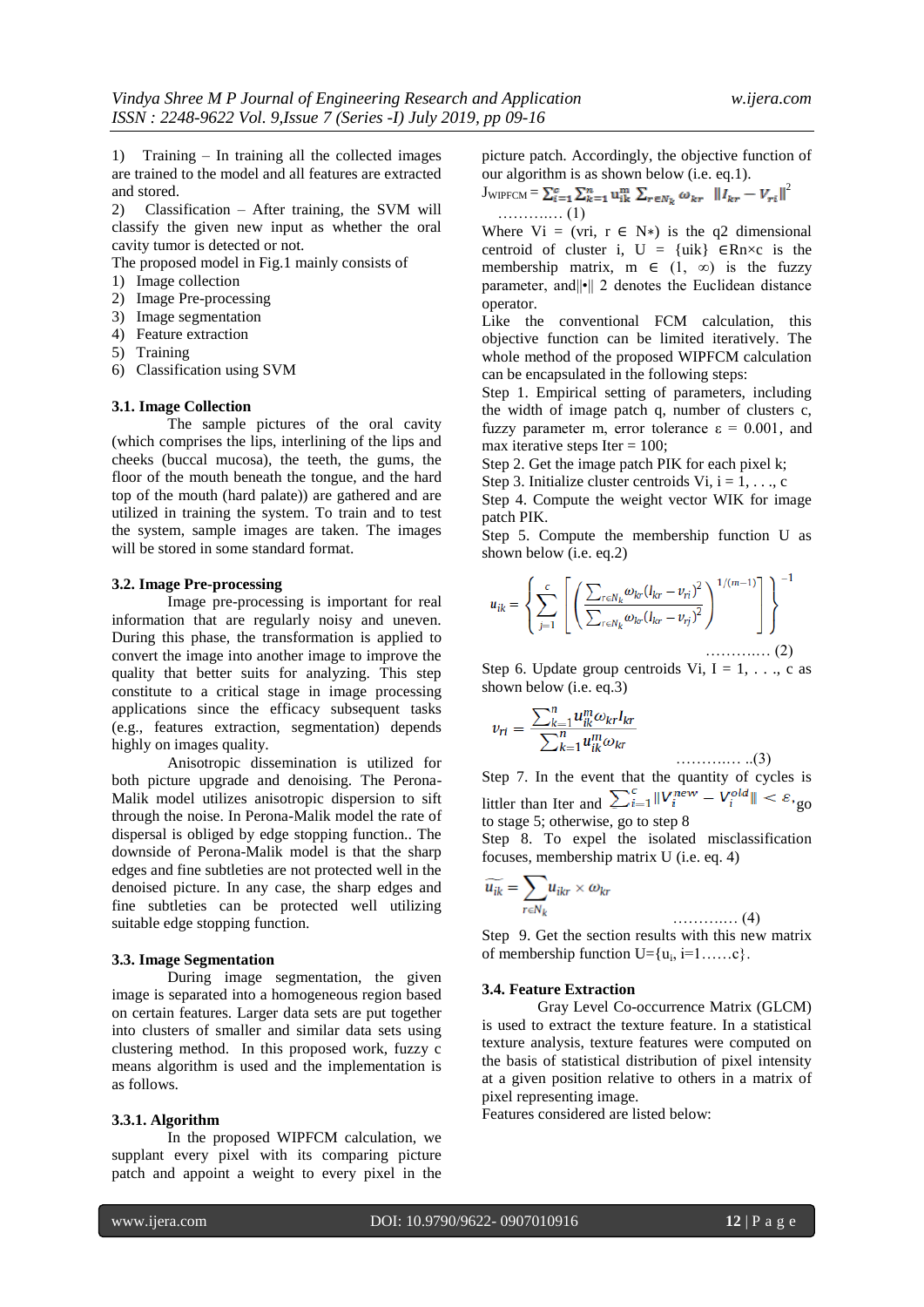### **3.4.1. Energy**

Energy (E) can be characterized as the proportion of the degree of pixel pair recurrence (i.e. eq.5) It represents the similarity of a picture. When pixels are very similar, the energy value will be large.

 E=∑∑p(x,y)<sup>2</sup>……….… (5)  $P(x,y)$  is the GLCM

#### **3.4.2. Contrast**

The contrast (Con) is characterized as a intensity of a pixel and its neighbor over the picture (i.e. eq.6) In the visual approach of this present reality, contrast is controlled by the distinction in the shading and brightness of the object and different objects inside a similar field of view.

 $I = \sum (x-y)^2 p(x,y)$  $\ldots$  $\ldots$  $\ldots$  (6)

# **3.4.3. Correlation Coefficient**

Measures the joint likelihood event of the predefined pixel pairs (i.e. eq.7). Returns a proportion of how related a pixel is to its neighbor over the entire picture.

| Correlation: sum (sum $((x - \mu_x)(y - \mu_y)p(x, y)/(\sigma_x \sigma_y)))$ |  |  |                                   |  |
|------------------------------------------------------------------------------|--|--|-----------------------------------|--|
|                                                                              |  |  | $\ldots \ldots \ldots \ldots (7)$ |  |

## **3.4.4. Homogeneity**

Measures the closeness of the dispersion of components in the GLCM to the GLCM joining two opposite corners of a square(i.e. eq.8).

…………. (8)

Homogeneity: sum  $(sum (p(x, y)/1 + [x-y]))$ 

### **3.5. Classification using SVM**

A Support Vector Machine (SVM) is a supervised machine learning algorithm that can be employed for classification. The original SVM algorithm was invented by [Vladimir N.](https://en.wikipedia.org/wiki/Vladimir_N._Vapnik)  [Vapnik](https://en.wikipedia.org/wiki/Vladimir_N._Vapnik) and [Alexey Ya. Chervonenkis](https://en.wikipedia.org/wiki/Alexey_Chervonenkis) in 1963.

Training sample in support vector machine is separable by a hyperplane. This hyperplane is computed according to the decision function  $f(x) =$ sign  $(w.x) + b$ , where w is a weight vector and b is a threshold cut-off.

To maximize the margin,  $w \in f$  and b have to be minimized to

Xi.  $w + b \geq +1$  for  $yi = +1$  $Xi \cdot w + b \le -1$  for  $yi = -1$ 

Yi  $(xi \cdot w + b) -1 \ge 0$ 

Additional slack variables should be added to prevent overfitting.

 $Xi. w + b \geq +1 - \xi$  for  $yi = +1$ 

Xi. w + b ≤ -1 + 
$$
\xi
$$
 for yi = -1  
Yi (xi. w + b) -1 +  $\xi$  ≥ 0

A Support Vector Machine (SVM) is a discriminative classifier portrayed by a detaching hyperplane. As such, given named training information (supervised learning), the calculation yields an ideal hyperplane which classify new

illustartion. Let's consider the following simple problem:

We are given a set of n points (vectors): x1, x2,..x3, xn such that xi is a vector of length m, and each belong to one of two classes we label them by "+1" and "-1". So our training set is  $(x1, y1), (x2, y2), \ldots$   $(xn, yn)$ 

 $\forall$ <sub>I</sub> xi  $\in$  Rm, yi  $\in$  {+1, -1}

To find a separating hyperplane that separates these points into the two classes. "The positives" (class "+1") and "The negatives" (class "- 1"). Let's introduce the notation (i.e. eq.9 and eq.10) used to define formally a hyperplane:

T x …………. (9) …………. (10)

Where,β is known as the weight vector and βo as the bias. For a linearly separable set of 2Dpoints which belong to one of two classes, find a separating straight line.

Then, the operation of the SVM algorithm is based on finding the hyperplane that gives the largest minimum distance to the training examples. Twice, this distance receives the important name of margin within SVM"s theory. Therefore, the optimal separating hyperplane maximizes the margin of the training data.

The optimal hyperplane can be represented in an infinite number of different ways by scaling of β and βo. As a matter of convention, among all the possible representations of the hyperplane, the one chosen is

$$
|\beta 0 + \beta T \chi| = 1
$$
 (11)

Where  $\boldsymbol{\chi}$  symbolizes the training examples closest to the hyperplane. In general, the training examples that are closest to the hyperplane are called support vectors. This representation is known as the canonical hyperplane.

The data usually contain noises, which result in overlapping samples in pattern space, and there may produce some outliers in the training data set. So we need to remove these outliers from the training data set so that a better decision boundary can be easily formed. We here apply smoothening method to remove those points that do not agree with the majority of their k nearest neighbors.

# **IV. EXPERIMENTAL RESULTS**

The 43 CT images from the patients were trained to the system. Accordingly 10 new input images were taken and classified whether the oral cavity tumor is detected or not. There are mainly three performance parameters namely sensitivity, specificity and accuracy as shown in Table 1. The accuracy equals the sum of true positives and true negatives. It indicates the degree to which a segmentation algorithm results matches with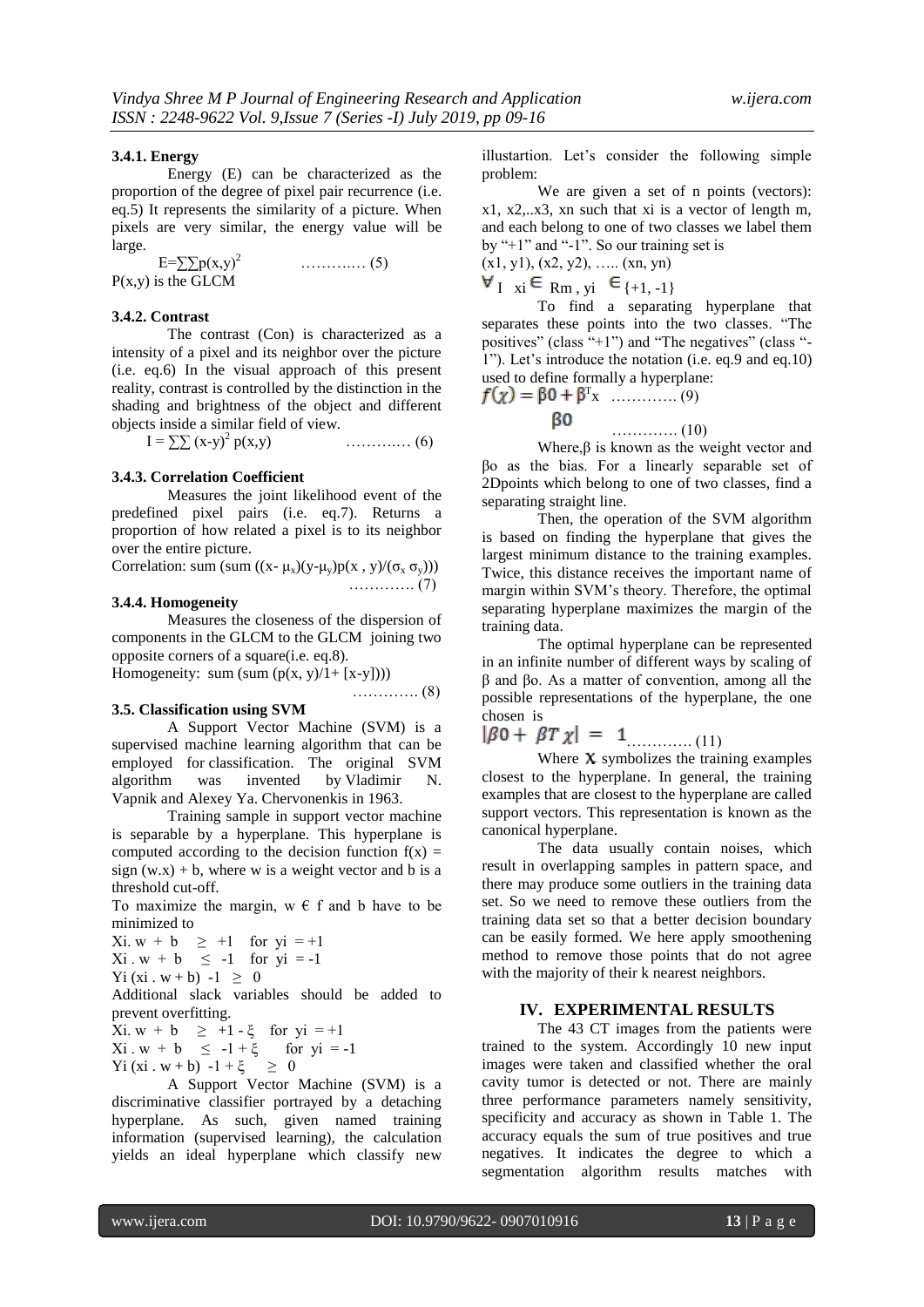reference or ground truths (i.e. in Table 1). Specificity means the true negatives divided by true negatives and false negative. It indicates true negativity and it is the probability that a detected or segmented pixel does not belong to the tumor but it belongs to the background (i.e. in Table 2). Sensitivity means the true positive divided by true positive and false negative. It indicates true positivity and it is the probability that a detected or segmented pixel belongs to the tumor (i.e. in Table 3).

| Where $TP \longrightarrow$ True Positive' which is the    |
|-----------------------------------------------------------|
| number of pixels exactly detected as tumor pixels.        |
| $TN \longrightarrow$ True Negative' which is the number   |
| of pixels exactly detected as not tumor pixels.           |
| $FP \longrightarrow$ 'False Positive' which is the number |

of pixels wrongly detected as tumor pixels.

 $FN \longrightarrow$  False Negative' which is the number of pixels wrongly detected as not tumor pixels. According to F.Abdolali, R. A. Zoroofi et al. [1]

and [Mascharak S](https://www.ncbi.nlm.nih.gov/pubmed/?term=Mascharak%20S%5BAuthor%5D&cauthor=true&cauthor_uid=29577322) et al. [23] , the highest accuracy obtained was 61.54% and 65.9%, the proposed solution improved the accuracy to 85%.

| Table 1. Performance Analysis of Accuracy |  |  |  |
|-------------------------------------------|--|--|--|
|-------------------------------------------|--|--|--|

| <b>Authors</b>                              | <b>Accuracy</b> |
|---------------------------------------------|-----------------|
| F.Abdolali, R. A. Zoroofi  <br>et al. $[1]$ | 61.54%          |
| Mascharak S et al. [23]                     | 65.9%           |
| <b>Proposed</b>                             | 85%             |

According to [Mascharak S](https://www.ncbi.nlm.nih.gov/pubmed/?term=Mascharak%20S%5BAuthor%5D&cauthor=true&cauthor_uid=29577322) et al. [23] and Sridhar G Reddy et al. [22], the highest specificity obtained was 64.9% and 81.25%, the proposed solution improved the specificity to 84.52%.

| <b>Authors</b>                 | <b>Specificity</b> |
|--------------------------------|--------------------|
| Mascharak S et al. [23]        | 64.9%              |
| Sridhar G Reddy et al.<br>[22] | 81.25%             |
| <b>Proposed</b>                | 84.52%             |

According to [Mascharak S](https://www.ncbi.nlm.nih.gov/pubmed/?term=Mascharak%20S%5BAuthor%5D&cauthor=true&cauthor_uid=29577322) et al. [23], and Sridhar G Reddy et al. [22] the highest sensitivity obtained was 66.8% and 43.5% , the proposed solution improved the sensitivity to 85.82%.

| Table 3. Performance Analysis of Sensitivity |  |  |
|----------------------------------------------|--|--|
|----------------------------------------------|--|--|

| <b>Authors</b>          | Sensitivity |
|-------------------------|-------------|
| Mascharak S et al. [23] | 66.8%       |
| Sridhar G Reddy et al.  | 43.5%       |
| [22]                    |             |
| <b>Proposed</b>         | 85.82%      |

| <b>Table 4.</b> Test results of accuracy, specificity and |  |
|-----------------------------------------------------------|--|
| sensitivity                                               |  |

| oniginal<br>Anage | <b>Tunner</b><br>Marcon | <b>Arrupa A</b> |        |        |
|-------------------|-------------------------|-----------------|--------|--------|
|                   | P                       | 0.8524          | 0.9431 | 0.9548 |
|                   | P                       | 0.8361          | 0.9061 | 0.9223 |
|                   | N                       | 0.7648          | 0.7728 | 0.7795 |
|                   | N                       | 0.7653          | 0.7737 | 0.7806 |
|                   | N                       | 0.7674          | 0.7770 | 0.7848 |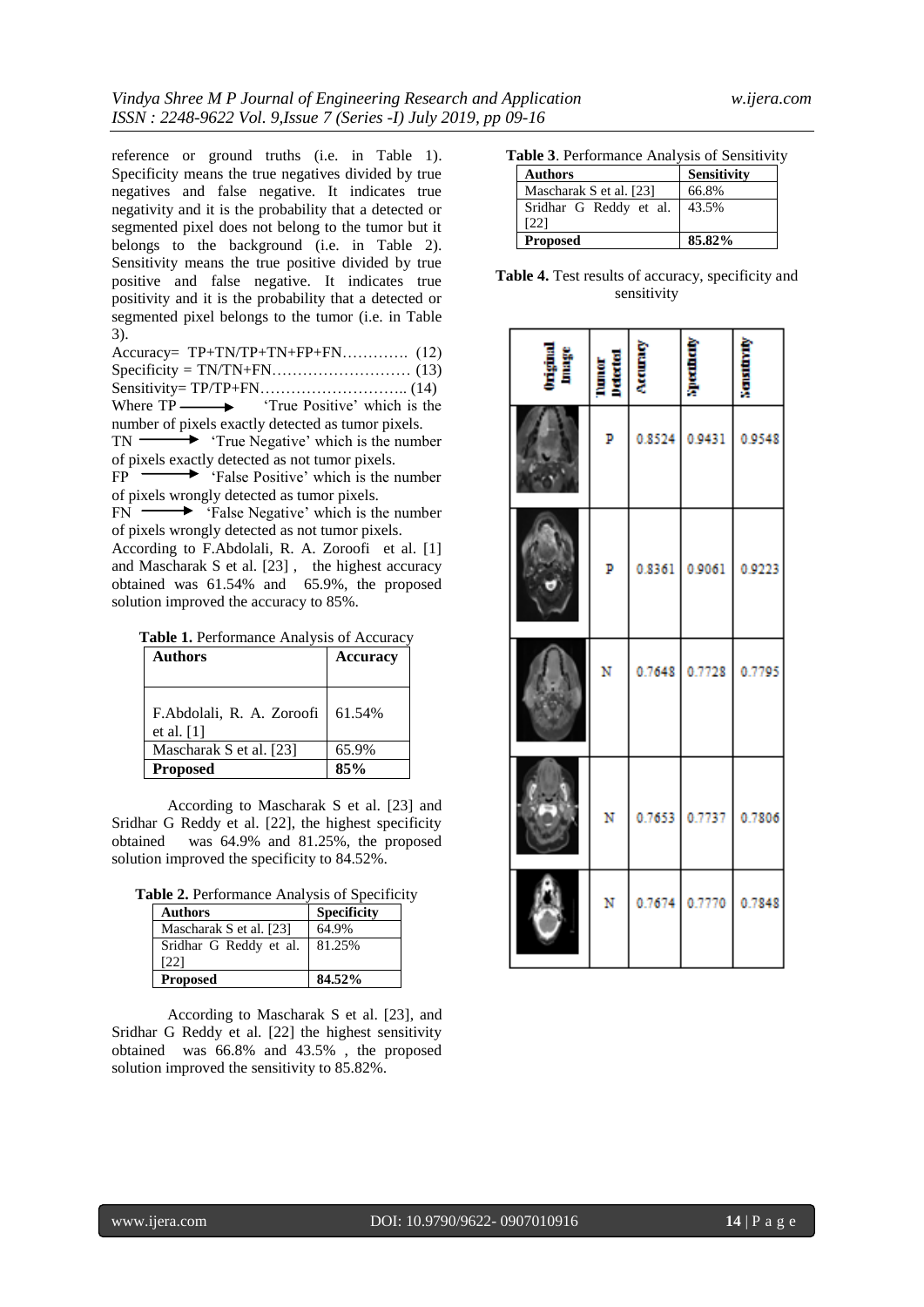|                          | lunter De | Accuracy | <b>Thermall</b>      | <b>Nation</b>        |
|--------------------------|-----------|----------|----------------------|----------------------|
|                          | P         |          | 0.8149 0.8618 0.8798 |                      |
|                          | N         |          |                      | 0.7970 0.8278 0.8440 |
|                          | N         |          | 0.7831 0.8031 0.8161 |                      |
|                          | P         |          |                      | 0.8164 0.8649 0.8829 |
|                          | P         |          |                      | 0.8432 0.9218 0.9364 |
| P= Positive; N= Negative |           |          |                      |                      |

# **V. CONCLUSION**

The proposed method uses anisotropic diffusion filter for pre-processing images by removing the noise and enhancing the boundary. Then fuzzy c-means used to segment the image, followed with feature extraction by Gray-Level Co-Occurrence Matrix (GLCM) and classifying of the oral tumor by Support Vector Machine (SVM). In this, an efficient and suitable algorithm to improve the oral tumor accuracy of 85%, specificity 84.52%, sensitivity of 85.82%, especially tumors in the edge area and small tumors in the early stages of the disease is proposed.

#### **REFERENCES**

- [1]. F.Abdolali, R. A. Zoroofi, Y. Otake, and Y. Sato, "Automated classification of maxillofacial cysts in cone beam CT images using contourlet transformation and Spherical Harmonics", transformation and Spherical Harmonics", http://www.intl.elsevierhealth.com/journals/cmpb, 139, 2017, 198-207.
- [2]. M K Alsmadi, "A hybrid Fuzzy C-Means and Neutrosophic for jawlesions segmentation", Ain Shams Engineering Journal, 9(4), 2018, 697- 706.
- [3]. S. Banerjee, S. Chatterjee, A. Anura, J. Chakrabarty, M. Pal, B. Ghosh, J.Chatterjee,

"Global spectral and local molecular connects for optical coherence tomography features to classify oral lesions towards unravelling quantitative imaging biomarkers", www.rsc.org/advances, 6(9), 2016, 1-11.

- [4]. S.W. Chang, S. Abdul-Kareem, A. F. Merican and R. B. Zain, "Oral cancer prognosis based on clinicopathologic and genomic markers using a hybrid of feature selection and machine learning methods", www.biomedcentral.com, 14(1), 2013, 1-15.
- [5]. Warnakulasuriya S, "Global epidemiology of Oral and Oropharyngeal Cancer", www.elsevier.com/locate/oraloncology, 45(5), 2009, 309-316.
- [6]. Elango J, Gangadharan P, Sumithra S and Kuriakose, "Trends of head and neck cancers in urban and rural India", Asian Pacific Journal of Cancer Prevention, 7(1), 2006, 108-112.
- [7]. W J Lin, R S Jiang, S H Wu, F J Chen and S A Liu, "Smoking, Alcohol, and Betel Quid and Oral Cancer: A Prospective Cohort Study", Journal of Oncology, 2011, 1-5.
- [8]. Bray F, Ren J, Masuyer E and Ferlay J, "Global estimates of cancer prevalence for 27 sites in the adult population in 2008", International Journal of Cancer, 2012, 1-13.
- [9]. Gillenwater A, Papadimitrakopoulou V, and R RKortum, "Oral premalignancy new methods of detection and treatment", International Journal of [Current Oncology Reports,](https://link.springer.com/journal/11912) 8(2), 2006, 146-154.
- [10]. Bagan J, Sarrion G, Jimenez Y, "Oral Cancer: Clinicalfeatures",www.elsevier.com/locate/oralonc ology, 46(6), 2010, 414-417.
- [11]. Neville B and Day T, "Oral Cancer and Precancerous Lesions", CA: A Cancer Journal for Clinicians, 52(4), 2002, 195-215.
- [12]. Scully C and Bagan J, "Oral squamous cell carcinoma overview", Oral Oncology 2009, 16(6), 2009, 388-399.
- [13]. Slaughter D, Southwick H, and Smejkal W, "Field cancerization in oral stratified squamous epithelium; clinical implications of multicentric origin Cancer", International Journal of Cancer, 6(5), 1953, 963-968.
- [14]. Wills R, "Further studies on the mode of origin of carcinomas of the skin", The journal of Cancer Research, 5(8), 2011, 469-479.
- [15]. Day G, Blot W, Austin D, Bernstein L, Greenberg R, Susan Preston-Martin, Schoenberg J, Winn D, McLaughlin J, Fraumeni J, "Racial differences in risk of oral and pharyngeal cancer: alcohol, tobacco, and other determinants", Journal of the National Cancer Institute, 85(6), 1993, 465-473.
- [16]. McKeown-Eyssen G, "Epidemiology of colorectal cancer revisited: are serum triglycerides and/or plasma glucose associated with risk,Cancer Epidemiology Biomarkers and Prevention", American Association for Cancer Research Journal, 3(8), 1994, 687-695.
- [17]. Rothman N, Stewart W and Schulte P, "Incorporating biomarkers into cancer epidemiology: a matrix of biomarker and study design categories", American Association for Cancer Research Journal, 4(4), 1995, 301-311.